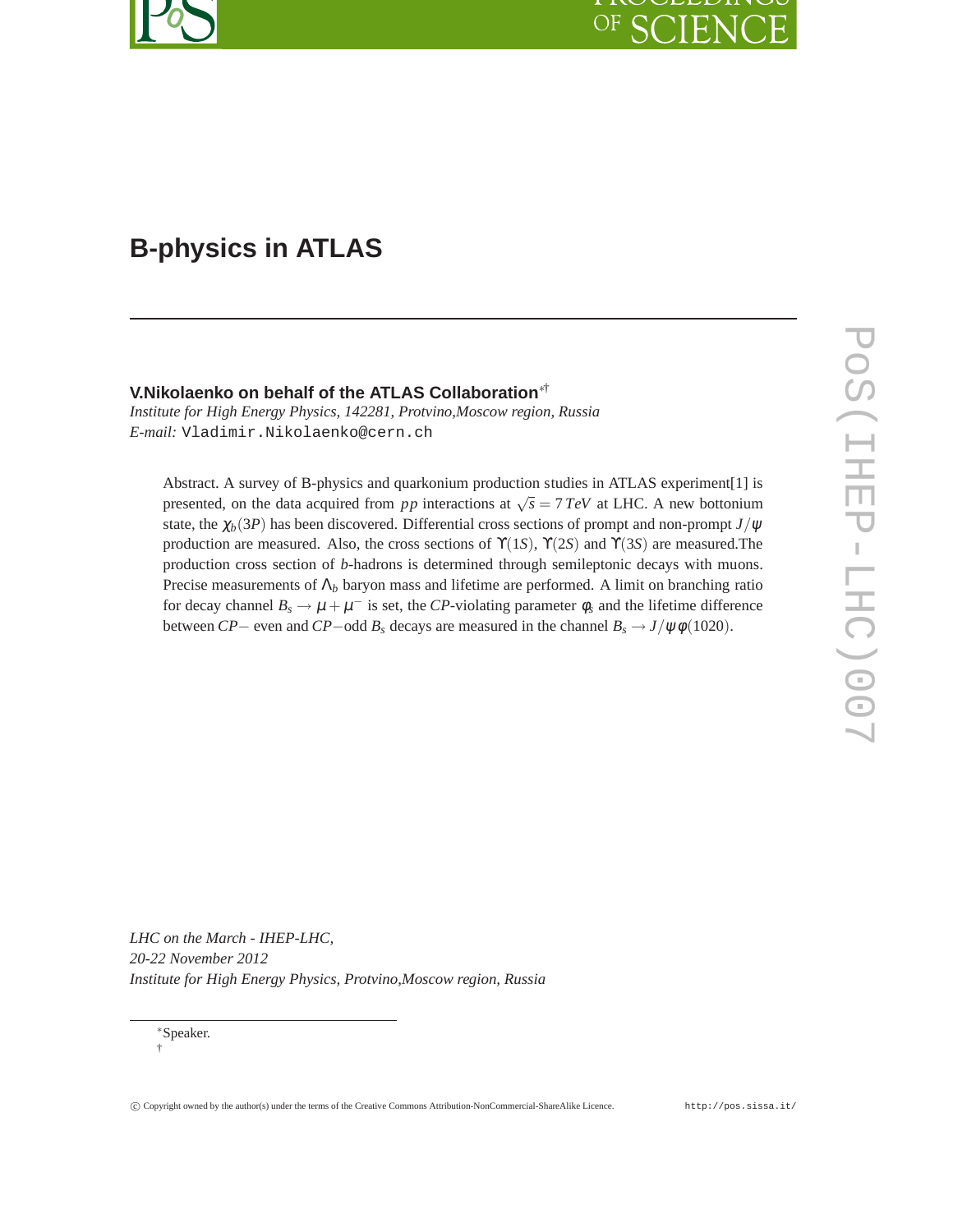#### **1. Introduction**

Dimuon triggers are the main working tool of the B-Physics group for selection *pp*-collisions of interest. Many processes of interest have di-lepton final states, or di-lepton plus additional soft object, photon or track(s). At relatively small transverse momenta, dimuons provide significantly better mass resolution and a clean trigger in comparison with electrons. Trigger pattern for dimuon candidates in *J*/ $\psi$  and  $\Upsilon$  regions is shown in Fig.1. The *J*/ $\psi$ ,  $\psi$ (2*s*) and  $\Upsilon$ (1*S*) signals are clearly seen. Events with dimuon mass between charm and bottom onia are triggered also, which provides statistics for search of  $B_s \to \mu^+ \mu^-$  decay.



**Figure 1:** Invariant mass spectrum of oppositely charged muon candidate pairs for different triggers at the beginning of 2011 data taking[2]. Notation *EF*\_2*mu*4\_*Jpsimumu* means the Event Filter trigger for two muons in  $J/\psi$  mass region, both muons with  $p_t$  greater that  $4 \text{ GeV}$ . Notation *EF*\_*mu*20 means the Event Filter trigger for single muon with *p<sup>t</sup>* greater than 20 *GeV*.

CP-violation and rare decay studies are based on low-pt dimuon triggers. Some studies are based on a single muon triggers. In 2011 run, the the dimuon triggers with  $p_t$  of both muons greater than 4 *GeV* had no prescale. With the rise of instantaneous luminosity in 2012 data taking at  $\sqrt{s} = 8 \text{ TeV}$ , the trigger requirements become significantly tighter. The dimuon triggers with  $p_t$ of both muons greater than  $4 \text{ GeV}$  have been prescaled by a factor  $> 10$  at the first level trigger. At instantaneous luminosity greater or equal  $L = 5.0 \times 10^{33}$ , unprescaled triggers have been kept with requirements on *p<sup>t</sup>* of one muon greater than 6*GeV* and *p<sup>t</sup>* of second muon greater than 4*GeV* or 6 *GeV*, depending on current luminosity. Data acquired with prescaled dimuon triggers were written into a separate data stream, so called Delayed Stream.

B-physics analyses based mainly on combined muons (i.e. reconstructed in Inner Detector plus Muon Spectrometer), with muon transverse momentum greater than 4 *GeV* and with small impact parameters with respect to the primary vertex. Some analyses use specific triggers with one or two muons in the Barrel (pseudorapidity  $|\eta| < 1.2$ ), there is a better reconstruction precision and less background in comparison with Endcaps  $(1.2 < |\eta| < 2.5)$ . Some analyses accept also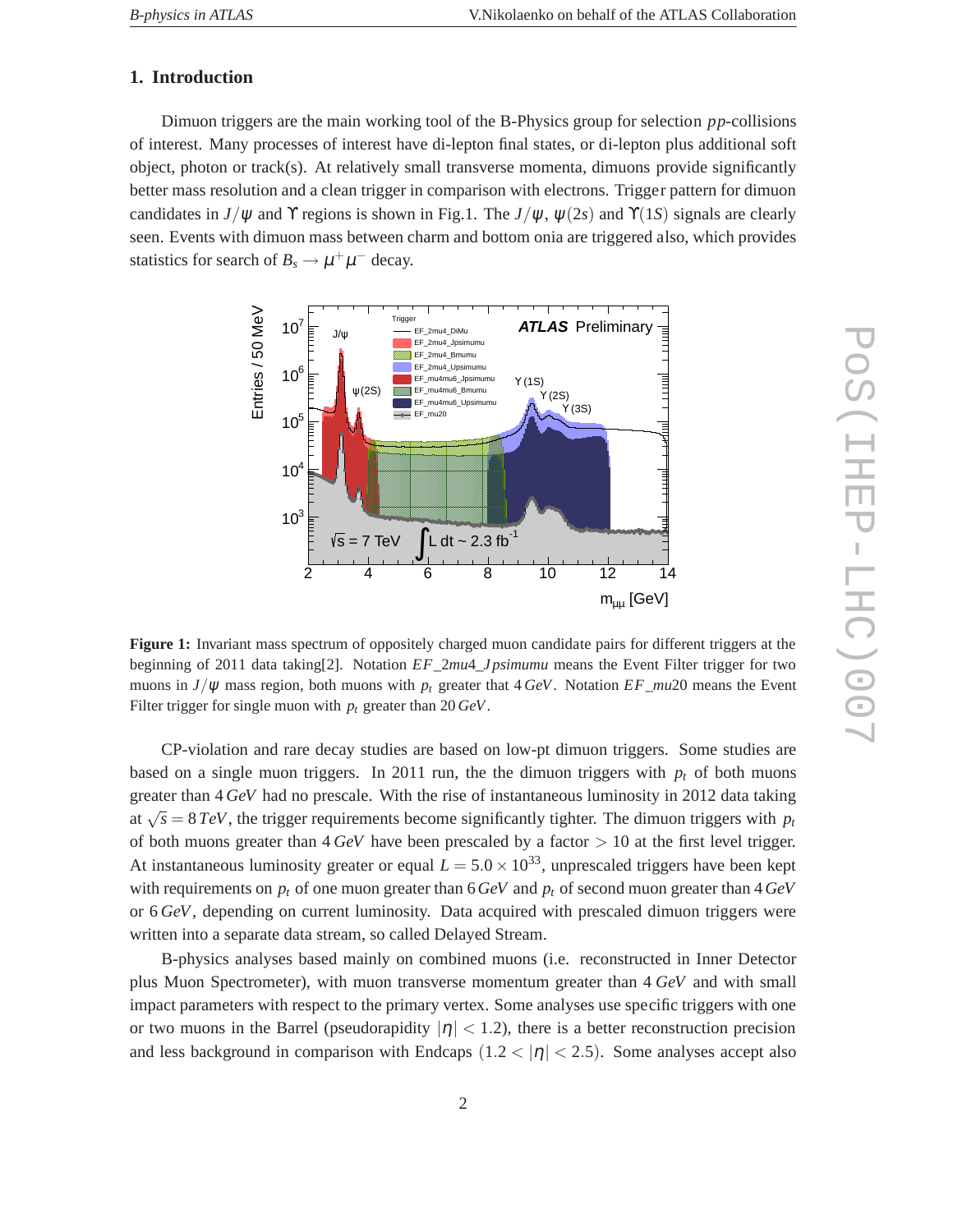

**Figure 2:** Differential cross-sections of inclusive, prompt and non-prompt  $J/\psi$  at  $\sqrt{s} = 7 \text{ TeV}$  in two intervals of  $J/\psi$  rapidity:  $|y(J/\psi)| < 0.75$  at the top and  $2.0 < |y(J/\psi)| < 2.4$  at the bottom pictures [3].

so called tagged muons with tracks reconstructed in Inner Detector only and with small energy deposition in calorimeters.

### **2.** *J*/ $\psi$  production in *pp*-interactions at  $\sqrt{s} = 7 \text{ TeV}$

Measurements of *J*/ $\psi$  production cross sections in *pp* collisions at  $\sqrt{s} = 7 \text{ TeV}$  with 2.3  $pb^{-1}$ integrated luminosity are reported in Ref.[3]. The inclusive cross-section is measured in bins of rapidity *y* and transverse momentum  $p_T$  of  $J/\psi$ , covering the range  $|y| < 2.4$  and  $1 < p_T < 70 \text{ GeV}$ . The fraction of non-prompt  $J/\psi$  mesons is also measured as a function of  $J/\psi$  transverse momentum and rapidity and double-differential cross-sections are extracted separately for promptlyproduced  $J/\psi$  mesons and those coming from *B*-hadron decays.

It is found that the measurements made by ATLAS and CMS are in good agreement with each other in the overlapping range of moderate  $p<sub>T</sub>$  values and complement each other at high (ATLAS) and low (CMS) values of transverse momenta. The results are also compared to various theoretical calculations of prompt as well as nonprompt  $J/\psi$  production. In general, the theoretical curves describe the non-prompt data well, but significant deviations are observed in the prompt production spectra both in shape and normalisation, particularly at high transverse momenta. The production of prompt  $J/\psi$  above  $p_t(J/\psi) = 30 \text{ GeV}$  explored for the first time with this measurement.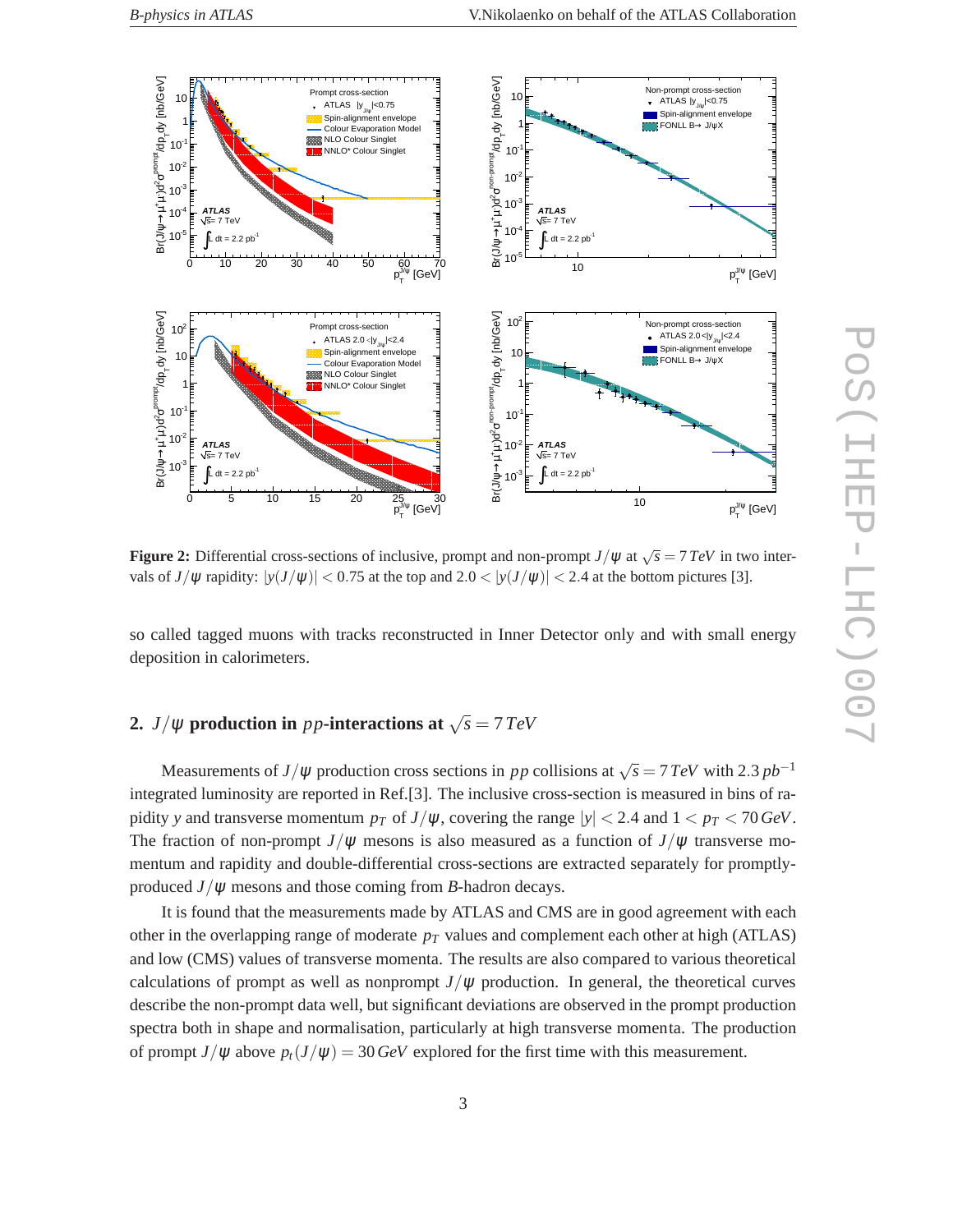### **3.**  $\Upsilon$  **family in** *pp*-interactions at  $\sqrt{s} = 7 \text{ TeV}$

Differential cross section of ϒ(1*S*) production is published in Ref.[4] (Fig.3). Results are based on an integrated luminosity of 1.13*pb*−<sup>1</sup> . Both muons are required to have *p<sup>t</sup>* > 4*GeV* and absolute pseudorapidity  $|\eta|$  < 2.5.



**Figure 3:** Fiducial Production Cross-Section of ϒ(1*S*) in different rapidity intervals[4].

More details of the study are presented in Ref. [5], based on the statistics corresponding to integrated luminosity of  $\sim 1.8 fb^{-1}$ . This measurement provides a test of heavy quarkonium production mechanisms, which is complementary to the  $J/\psi$  production and have the following advantages:

- no contributions from B-decays;
- heavier quark mass provides better perturbative convergence.

There are also difficulties,

- more excited states  $\Upsilon(1S, 2S, 3S)$  and  $\chi_b(n)$  feed-down contributions add complications,
- larger background contributions, Y states merge together.

The resolution between  $\Upsilon(1S, 2S, 3S)$  states is demonstrated in Fig.4, separately for Barrel ( $|\eta|$  < 1.2) and Endcap  $(1.2 < |\eta| < 2.25)$  regions. Fiducial cross sections (at  $p_T^{\mu} > 4 \text{ GeV}$  and  $|\eta|^{\mu}$  | < 2.3) are shown in Fig.5 in two ϒ rapidity intervals. The fiducial measurements presented here are precise and free from any assumptions on the angular dependencies of the dimuon system, accurately reflecting the production dynamics in proton-proton collisions at  $\sqrt{s} = 7 \text{ TeV}$ .

Total production cross sections for  $p_T < 70 \text{ GeV}$  and in the rapidity interval  $|y^T| < 2.25$  are measured to be,  $8.01 \pm 0.02 \pm 0.36 \pm 0.31$  *nb*,  $2.05 \pm 0.01 \pm 0.12 \pm 0.08$  *nb* and  $0.92 \pm 0.01 \pm 0.07 \pm 0.07$ 0.04 *nb* for ϒ(1*S*,2*S*,3*S*), respectively, with uncertainties separated into statistical, systematic, and luminosity measurement effects. These cross sections are obtained assuming unpolarized production. If the production polarization is fully transverse or longitudinal with no azimuthal dependence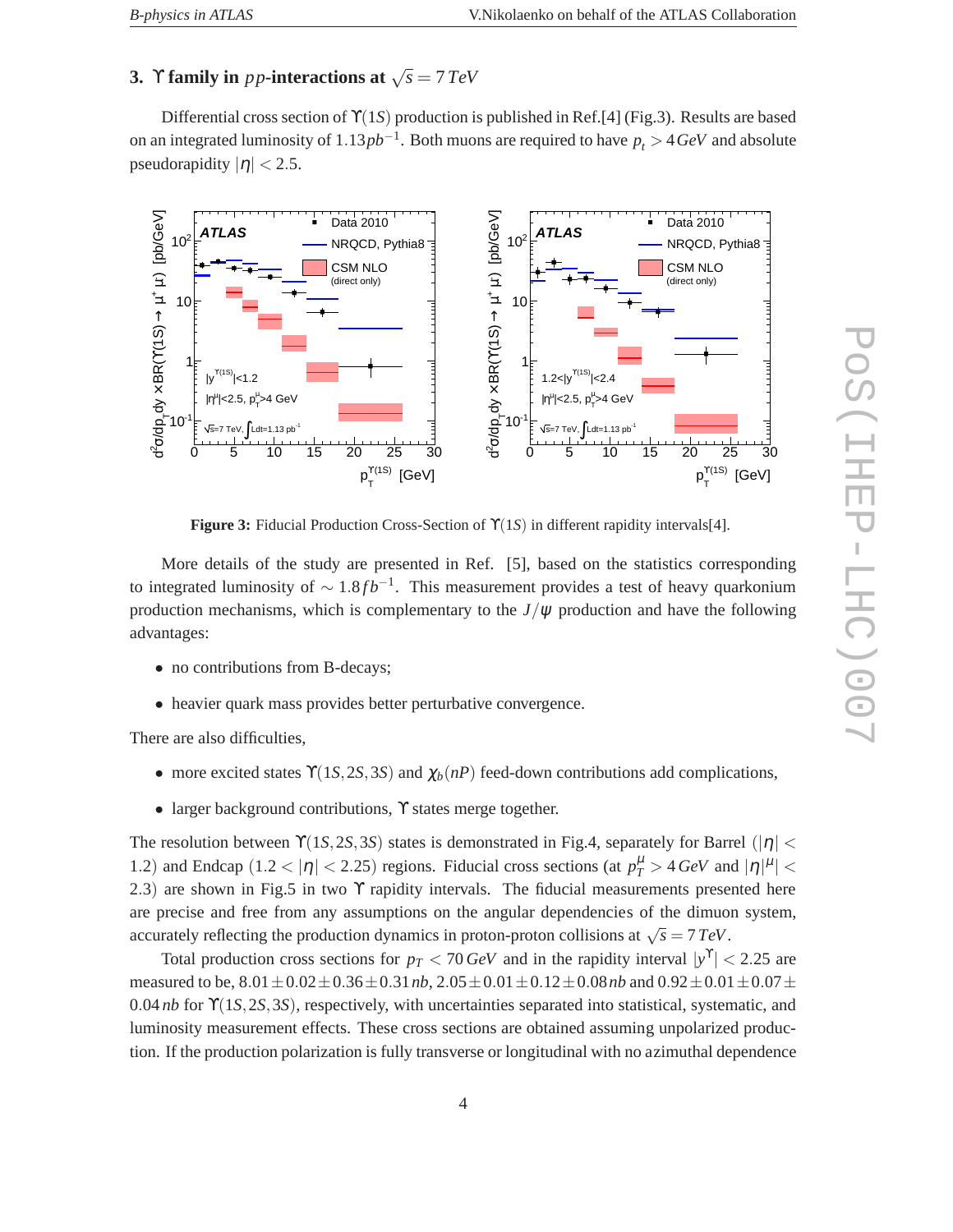

**Figure 4:** The dimuon invariant mass spectrum for events used in the ϒ(1*S*), ϒ(2*S*), ϒ(3*S*) analysis. Separate spectra are shown for those events with the dimuon candidate (left) in the central region of the detector  $(|y^{\mu\mu}| < 1.2)$  and (right) in the forward region  $1.2 < |(y^{\mu\mu}| < 2.25)$  [5].



**Figure 5:** Differential cross sections multiplied by the dimuon branching fraction, for central (left) and forward (right) rapidities, for ϒ(1*S*), ϒ(2*S*) and ϒ(3*S*) production within the fiducial acceptance. Shaded areas correspond to total uncertainties on the measurement, including systematic effects[5].

in the helicity frame, the cross section may vary by approximately  $\pm 20\%$ . If a nontrivial azimuthal dependence is considered, integrated cross sections may be significantly enhanced by a factor of 2 or more.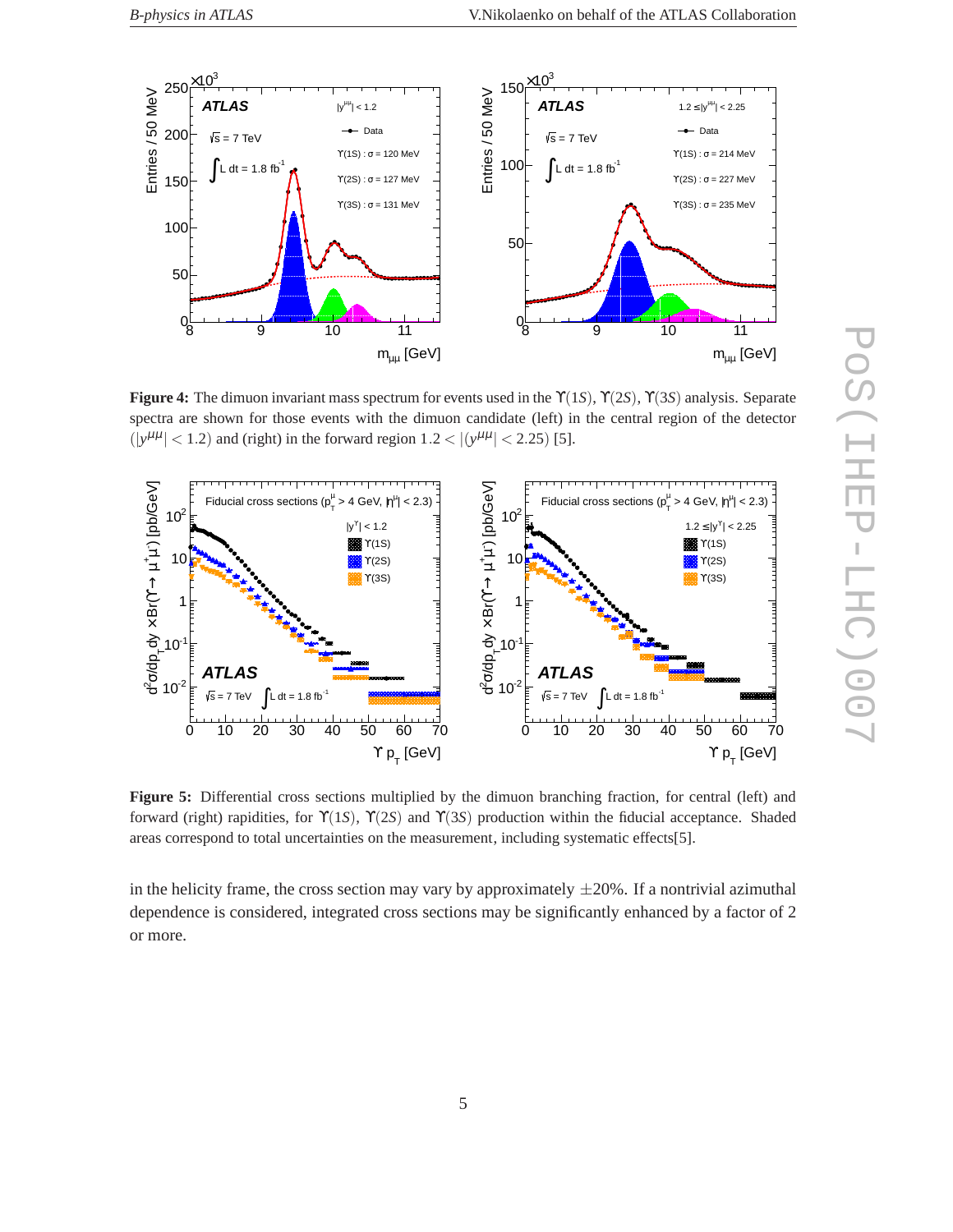

POS(IHEP-LHC)007 PoS(IHEP-LHC)007

**Figure 6:** Differential cross sections multiplied by the dimuon branching fraction, for ϒ(1*S*) production extrapolated to the full phase space (left) and ϒ(2*S*) production extrapolated to the full phase space (right). Top and bottom pictures correspond to central and forward regions, respectively. The maximal envelope of variation of the result due to spin-alignment uncertainty is indicated by the solid band. Also shown are predictions of direct production with the *NNLO*∗ color-singlet mechanism (CSM) and inclusive predictions from the color evaporation model (CEM). These theory predictions are shown as a ratio to the data in the lower panes for CEM (middle) and CSM (bottom), along with detail of the variations of the cross section measurement under the four anisotropic spin-alignment scenarios as a ratio to the nominal data[5].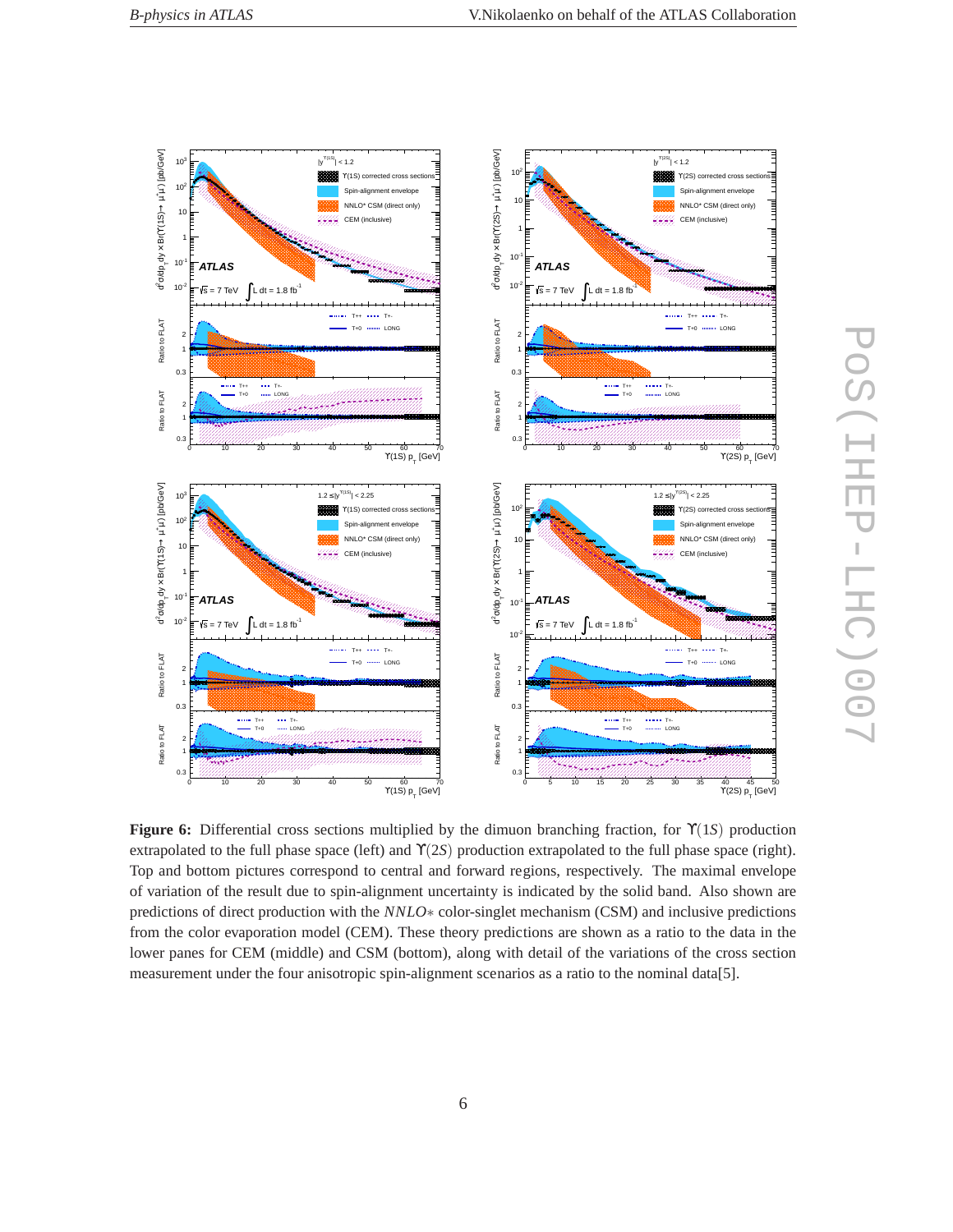Differential cross sections multiplied by the dimuon branching fraction and extrapolated to the full phase space for (top) central and (bottom) forward rapidities of  $\Upsilon(1S)$  and  $\Upsilon(2S)$  are shown in Fig.6. Experimental data is compared to two theoretical predictions of  $\Upsilon$  production. The first [6] is a QCD-based calculation using the color-singlet mechanism [7], referred to as *NNLO*∗ *CSM*, and presumes that meson production occurs via a color-singlet state and includes full corrections up to next-to-leading order (NLO), as well as some of the most important next-to-next-to-leadingorder (NNLO) terms. This measurement is much more complete than Tevatron or current CMS results, it extends further in  $p_t(\Upsilon)$ , has small uncertainties and offers a full treatment of the effect of spin-alignment on the observed cross section.

**4.**  $\chi_b \to \Upsilon(nS) + \gamma$  and  $\chi_b(3P)$  discovery



**Figure 7:** Left picture: The mass distributions of  $\chi_b \to \Upsilon(kS)\gamma$ ,  $(k = 1, 2)$  candidates formed using photons which have converted and been reconstructed in the Inner Detector. Data are shown before the correction for the energy loss from the photon conversion electrons due to bremsstrahlung and other processes. The data for decays of  $\chi_b \to \Upsilon(1S) + \gamma$ )  $\chi_b \to \Upsilon(2S) + \gamma$  are plotted using circles and triangles, respectively. Solid lines represent the total fit result for each mass window. The dashed lines represent the background components only. Right picture: <sup>χ</sup>*<sup>b</sup>* family[8].

At the end of 2011 ATLAS discovered a new quark-antiquark bound state, the  $\chi_b(3P)$ , in mass spectra  $\Upsilon(1S) + \gamma$  and  $\Upsilon(2S) + \gamma$  (Fig.7 left) [8]. The photon in  $\chi_b$  study is reconstructed either through conversion to  $e^+e^-$  or by direct calorimetric measurement, with the loose photon selection and a minimum photon transverse energy of 2.5 *GeV*. Data sample used for this study has been acquired at  $\sqrt{s} = 7 \text{ TeV}$  and corresponding to an integrated luminosity of 4.4 *fb*<sup>−1</sup>. Final result is obtained with converted photons, with requirements on  $p_t > 0.5 \text{ GeV}$  for both tracks, a small angle between tracks, a confirmation of e-hypothesis in Transition Radiation Tracker and a distance between reconstructed vertex and the beam axis > 4 *cm*.

The  $\chi_b(3P)$  significance is assessed from  $\log(L_{max}/L_0)$ , where  $(L_{max})$  and  $(L_0)$  are the likelihood values from the nominal fit and from a fit with no  $\chi_b(3P)$  signal included, respectively. The significance of the  $\chi_b(3P)$  signal is found to be in excess of 6 standard deviations in each of the unconverted and converted photon selections independently.

This result is now included in the PDG 2012 (Fig.7 right). Discovery has been confirmed by LHCb and D0: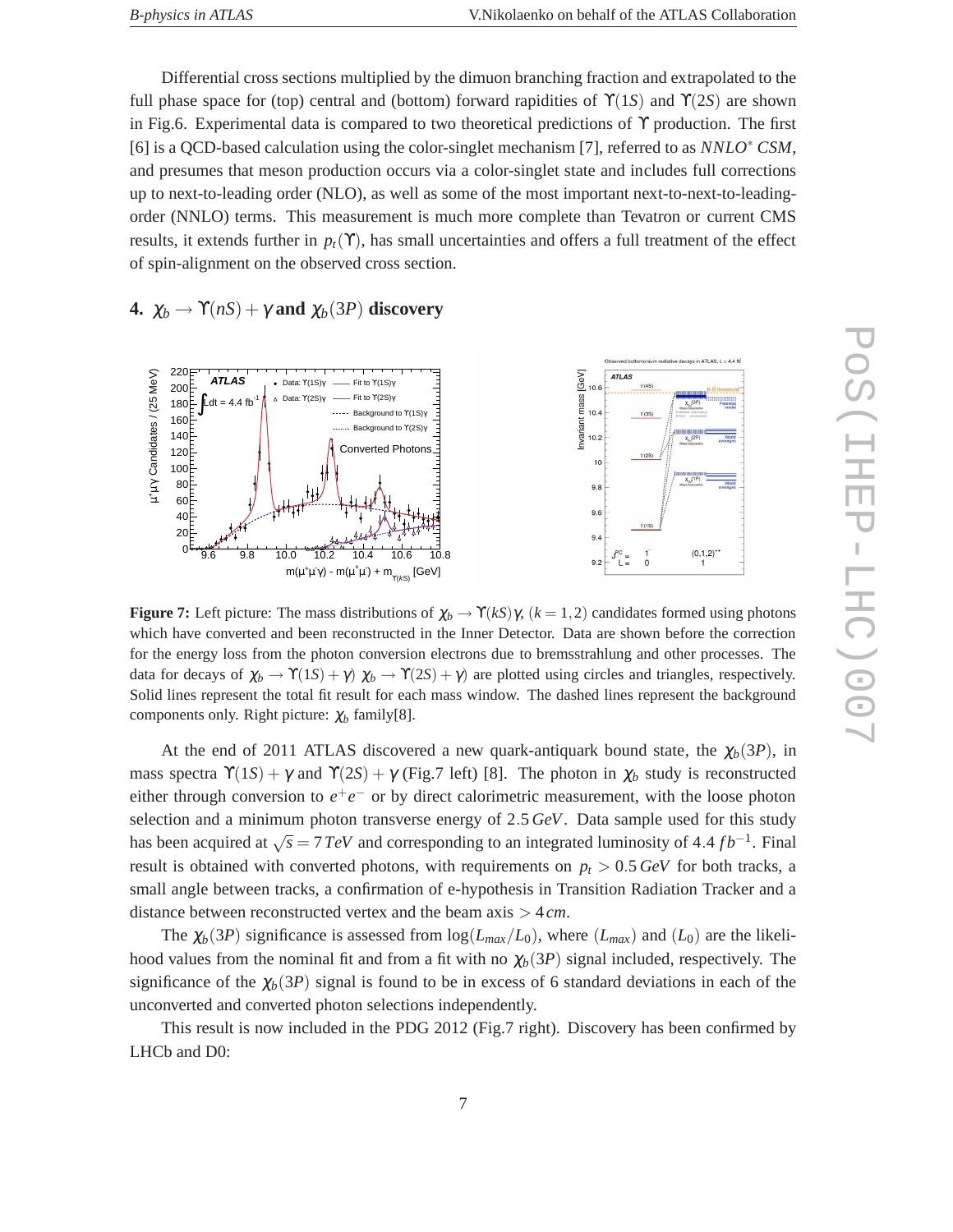- ATLAS mass:  $10.530 \pm 0.005_{stat} \pm 0.008_{syst}$  *GeV*;
- LHCb mass:  $10.535 \pm 0.010_{stat} \pm ???_{syst} GeV$ ;
- D0 mass:  $10.551 \pm 0.014_{stat} \pm 0.017_{syst}$  *GeV*;

The ATLAS result remains most precise. Production cross section and properties measurements are ongoing. Notice that the expected superfine splitting for new state is of order of 20 *MeV* and cannot be resolved with available experimental precision.

### **5.** *<sup>b</sup>*−**hadron production cross section at** <sup>√</sup> *s* = 7*TeV*

The b-hadron production cross section is measured with the ATLAS detector in *pp* collisions at  $\sqrt{s} = 7 \text{ TeV}$ , using 3.3 *pb*<sup>-1</sup> of integrated luminosity, collected during the 2010 LHC run [9]. The *b*−hadrons are selected by partially reconstructing  $D^{*+}\mu^-X$  final states (Fig.8). Differential cross sections are measured as functions of the transverse momentum and pseudorapidity. The measured production cross section for a *b*−hadron with  $p_T > 9$  *GeV* and  $|\eta| < 2.5$  is  $32.7 \pm 0.8(stat.)^{+4.5}_{-6.8}(syst) \,\mu b$ , higher than the next-to-leading order QCD predictions but consistent within the experimental and theoretical uncertainties..



**Figure 8:** Left: Distribution of the mass difference ∆*m* for *D* ∗µ combinations of opposite charge (points) and same charge (dashed line). Center: Distribution of the opposite charge  $D^*\mu$  invariant mass, for mass combinations within ±3<sup>σ</sup> of the ∆*m* peak. Right: Differential cross section for *b*−hadron production as a function of  $p_T[9]$ .

#### **6. Measurement of** Λ*<sup>b</sup>* **lifetime and mass**

A measurement of the  $\Lambda_b^0$  lifetime and mass was performed in the decay channel  $\Lambda_b^0 \to J/\psi(\mu^+\mu^-)\Lambda(p\pi^-)$  [10]. The analysis uses a signal sample of about 2200  $\Lambda_b^0$  and  $\bar{\Lambda_b}^0$ decays that are reconstructed in 4.9 *fb*<sup>−1</sup> of ATLAS *pp* collision data collected in 2011 at the LHC center-of-mass energy of 7 *TeV*. A simultaneous mass and decay time maximum likelihood fit is used to extract the  $\Lambda_b^0$  lifetime and mass. They are measured to be  $\tau_{\Lambda_b} = 1.449 \pm 0.036(stat) \pm 0.036(stat)$  $0.017(syst)$  *ps* and  $m_{\Lambda_b} = 5619.7 \pm 0.7(stat) \pm 1.1(syst)$  *MeV*. Projections of two-dimensional fit on mass and time axes are shown in Fig.9. Compilations of available measurements of  $\Lambda_b^0$ mass and lifetime shown in Fig.10. The ATLAS lifetime measurement better than the existing best measurements. The ATLAS mass measurement compares well with recent LHCb result of  $5919.19 \pm 0.7 \pm 0.3$  *MeV* and is the second best measurement, reducing uncertainty in the world average from 0.7 to 0.6 *MeV*[11].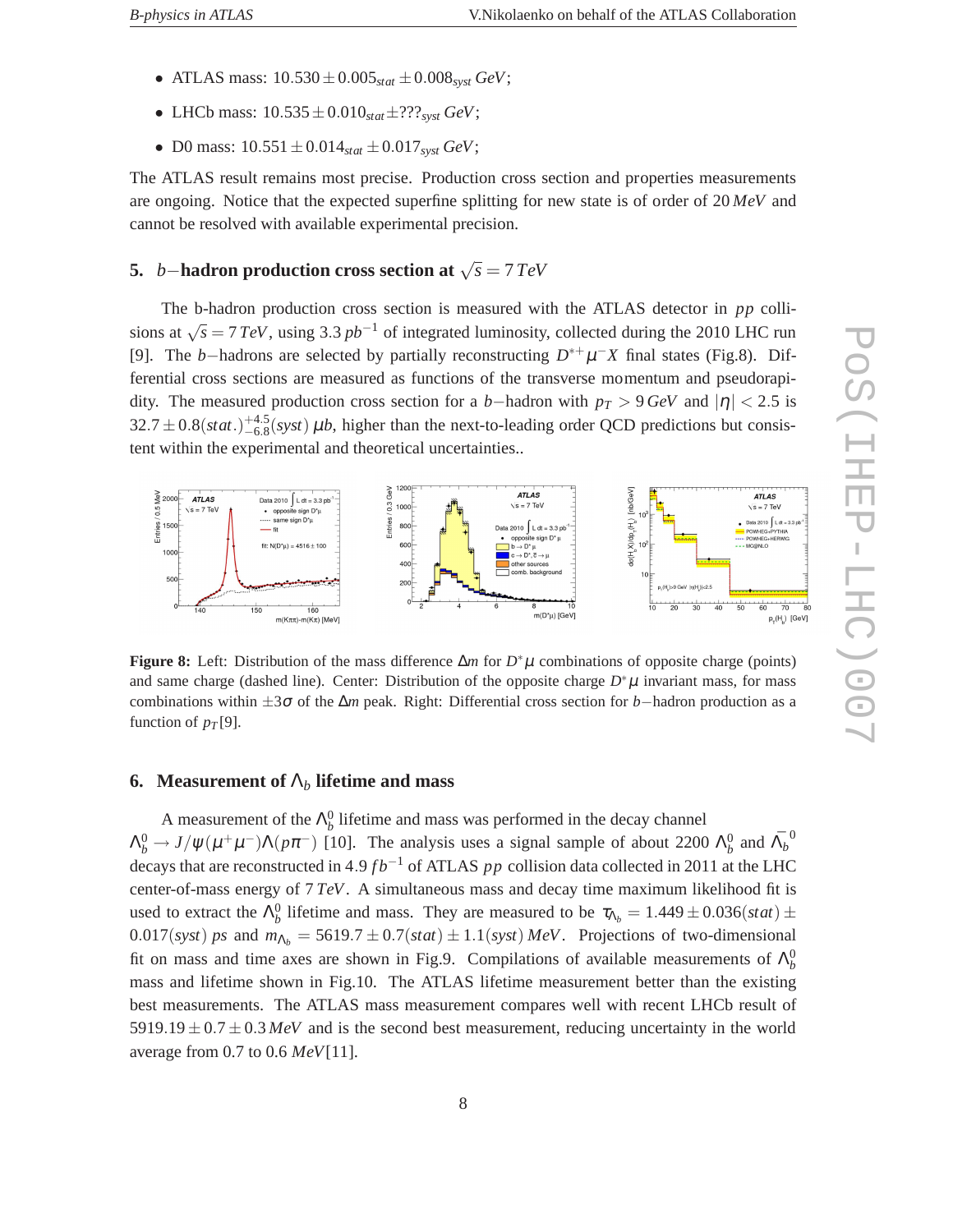

**Figure 9:** Projections of the fitted probability density function (PDF) onto the mass (left panel) and the proper decay time (right panel) axes for  $\Lambda_b^0$  b candidates[10].



**Figure 10:** Compilations of available  $\Lambda_b^0$  lifetime (left) and mass (right) measurements[10, 11].

### **7.** Limit on branching  $B_s \to \mu^+ \mu^-$

A limit on the branching fraction  $BR(B_s \to \mu^+ \mu^-)$  is set using 2.4  $fb^{-1}$  of integrated luminosity collected in 2011 [12]. The process  $B^{\pm} \to J/\psi K^{\pm}$ , with  $J/\psi \to \mu^+ \mu^-$  is used as a reference channel for the normalization of integrated luminosity, acceptance and efficiency. The final selection is based on a multivariate analysis performed on three categories of events determined according to their mass resolution ( the largest pseudorapidity value of two muons  $|\eta_{max}| < 1.0$ ,  $1.0 < |\eta_{max}| < 1.5$ ,  $1.5 < |\eta_{max}| < 2.5$ ), yielding a limit of  $BR(B_s \to \mu^+\mu^-) < 2.2(1.9) \times 10^{-8}$ at 95%(90%) confidence level. Comparison with similar studies in CMS and LHCb experiments can be found in [13]. The combination results in upper limits on the branching fractions  $BR(B_s \rightarrow$  $\mu^+\mu^-$  < 4.2 × 10<sup>-9</sup> and  $BR(B_d \to \mu^+\mu^-)$  < 8.1 × 10<sup>-10</sup>, both at 95% confidence level.

The next step in the ATLAS analysis is to double statistics with the full 2011 data, with hope to gain more than a  $\sim \sqrt{2}$  improvement on sensitivity due to modifications in the analysis.

In the 2012 data, the number of events per inverse femtobarn drops due to stricter trigger requirements, therefore the expected improvement is less than the rise in  $\sqrt{lumi}$ , but further analysis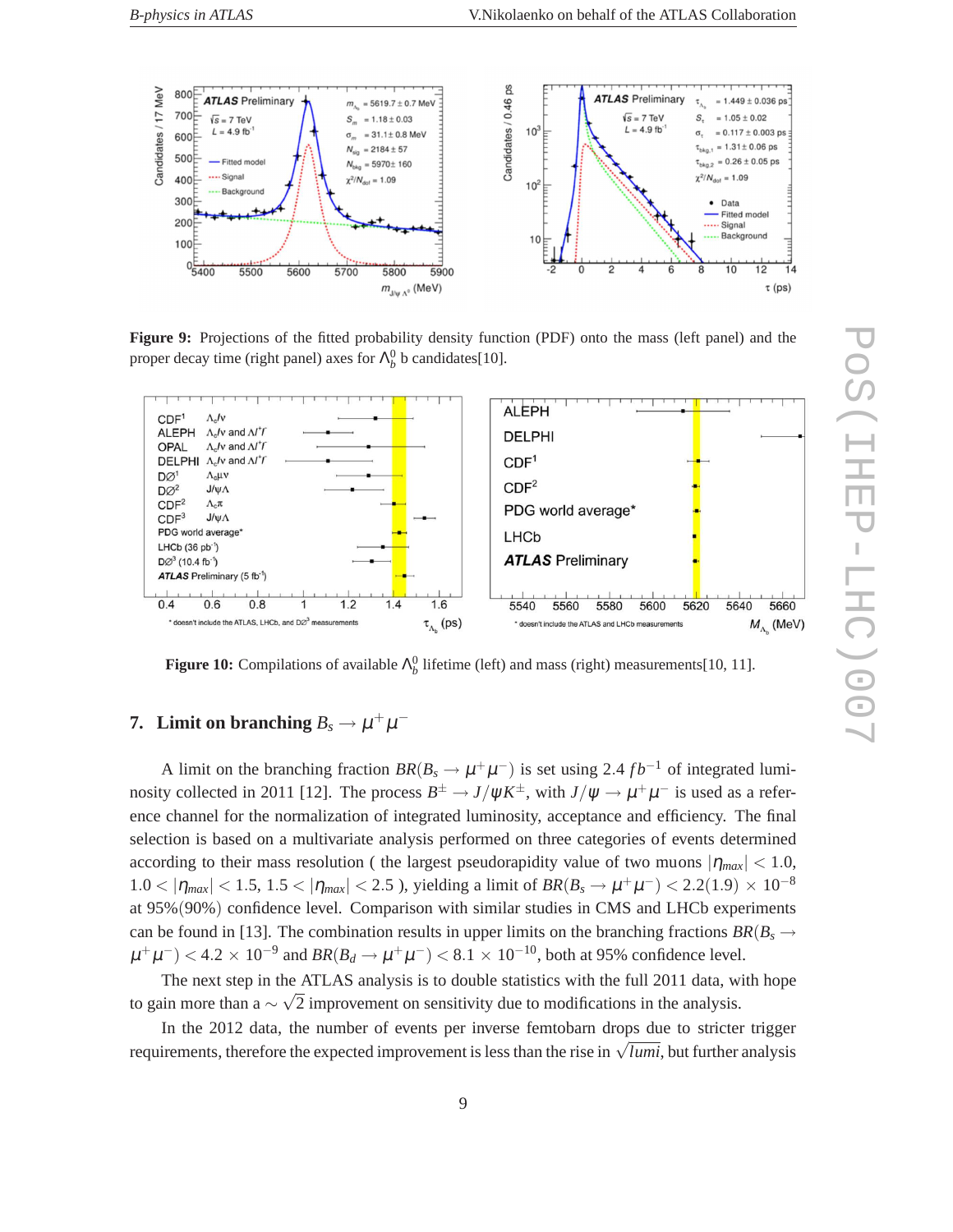improvements are expected.

### **8.** Study of *CP*-violation in  $B_s \to J/\psi \phi (1020) \to J/\psi K^+ K^-$  decay

This decay proceeds in *S*, *P* and *D*-waves, leading to *CP*-even final state in *S* and *D*-waves and to *CP*-odd state in *P*-wave decay. *CP* violation arises from interference of  $B_s \rightarrow J/\psi \phi$  decay and  $B_s - \bar{B}_s$  mixing and it is proportional to a phase difference,  $\phi_s$ , of the two complex weak amplitudes. The SM predicted value for this angle is small,  $\phi_s = 0.0363 \pm 0.0017$  rad, currently not accessible by any experiment with available data. However it is within LHC potential with future improvements. Many New Physics models predict enhancements of φ*<sup>s</sup>* . Searches started at Tevatron and continue at LHC.  $\phi_s$  can be extracted from  $B_s \to J/\psi \phi$  data by time-dependent angular analysis without tagging the  $b/\bar{b}$  quark at the production time.

 $B_s$  mixing is described in the lowest order by box diagrams, involving two W and two up-type quarks. This leads to two mass eigenstates (Light and Heavy) which have different lifetimes. In the neutral  $B_s$  system, the two mass eigenstates have similar lifetimes and must be studied together. This is different from the neutral Kaon system, where the two mass eigenstates have very different lifetimes (by a factor  $\sim$  600).

The final state *J*/ $\psi \phi$  is a mixture of *CP*-even (∼ 75%) and *CP*-odd (∼ 25%) states. The φ*<sup>s</sup>* angle can only be measured if *CP*-states are separated using angular distributions of final state particles (there are two polar decay angles in  $J/\psi$  and  $\phi$  rest frames and one azimuth angle between the two decay planes).

Details of the untagged analysis can be found in Ref.[14]. There are ten time-dependent amplitudes in the signal probability distribution function, four amplitudes corresponding to *S*, *P*, *D* waves with <sup>φ</sup> resonance and a small (∼ 2%) *P*-wave with (*K* <sup>+</sup>*K* −) system in *S*-wave, and six interference terms. The amplitudes include three weak parameters  $[\phi_s, \Delta \Gamma = (\Gamma_H - \Gamma_L), \Gamma = (\Gamma_H - \Gamma_L)/2]$ and two strong phases. Without tagging and for small  $\phi_s$  values, one of the strong phases ( $\phi_{\perp}$  in the transversity notation) cannot be well measured, so a Gaussian constraint to the best measured value,  $(2.95 \pm 0.39)$  *rad* [15] was applied for this parameter. This measurement of  $\phi_{\perp}$  phase was done by LHCb experiment. Other phases are measured by ATLAS.

A sample of  $\sim$  23*k* reconstructed *J*/ $\psi \phi$  events acquired in 2011 at  $\sqrt{s} = 7 \text{ TeV}$  used in this analysis. The results are consistent with the world average values and with theoretical expectations:

- $\phi_s = 0.22 \pm 0.41 \pm 0.10$  rad;
- $\Delta\Gamma_s = 0.053 \pm 0.021(stat) \pm 0.010(syst) ps^{-1};$
- $\Gamma_s = 0.677 \pm 0.007(stat) \pm 0.004(syst) ps^{-1}.$

Projections of two-dimensional fit on mass and time axes are shown in Fig.11. Compilation of measurements of *CP*-violating parameters in  $B_s \to J/\psi \phi$  decay presented in Fig.12. One can see, that the  $\phi_s$  measurement in ATLAS is less precise in comparison with LHCb, but the ATLAS precision in lifetime measurements is well competitive.

Significant improvements in the precision are expected in near future, from inclusion of the  $b/\overline{b}$  tagging (in preparation) and the 2012 data.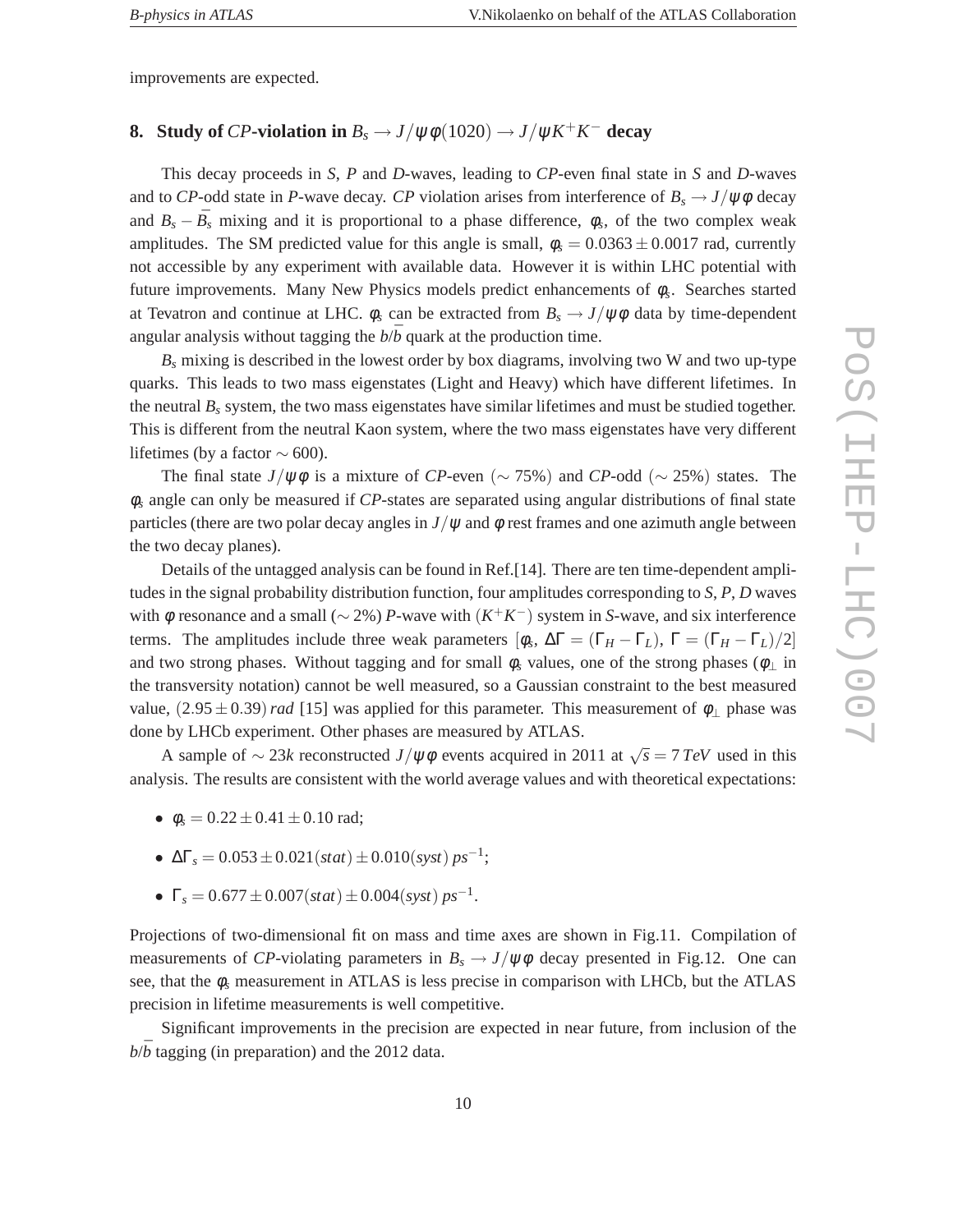

**Figure 11:** Projections of the fitted probability density function (PDF) onto the mass (left panel) and the proper decay time (right panel) axes for  $B_s \rightarrow J/\psi \phi$  candidates[14].



**Figure 12:** Compilation of measurements of *CP*-violating parameters in  $B_s \to J/\psi \phi$  decay:  $\Delta \Gamma$  vs  $\phi_s$  (left picture)[16];  $ΔΓ$  vs Γ (right picture)[16].

#### **9. Conclusions**

B-physics at LHC is rich, and ATLAS experiment has produced competitive results in several fields, including spectroscopy, lifetime measurements and untagged analysis of CP-violation in *B<sup>s</sup>* decays. Work on the B-tagging methods in ATLAS is ongoing.

Many other analyses which were not mentioned in this talk are in progress, for example the  $\psi(2s)$  production, associated production of W-boson plus prompt *J*/ $\psi$ , *X*(3772) study, *B*<sup> $\pm$ </sup> cross section measurement, search of excited  $B_c$  states and  $B_c \to D_s^{(*)} \mu^+ \mu^-$  decay.

#### **References**

[1] The ATLAS Experiment at the CERN Large Hadron Collider. ATLAS Collaboration, 2008 JINST 3 S08003.